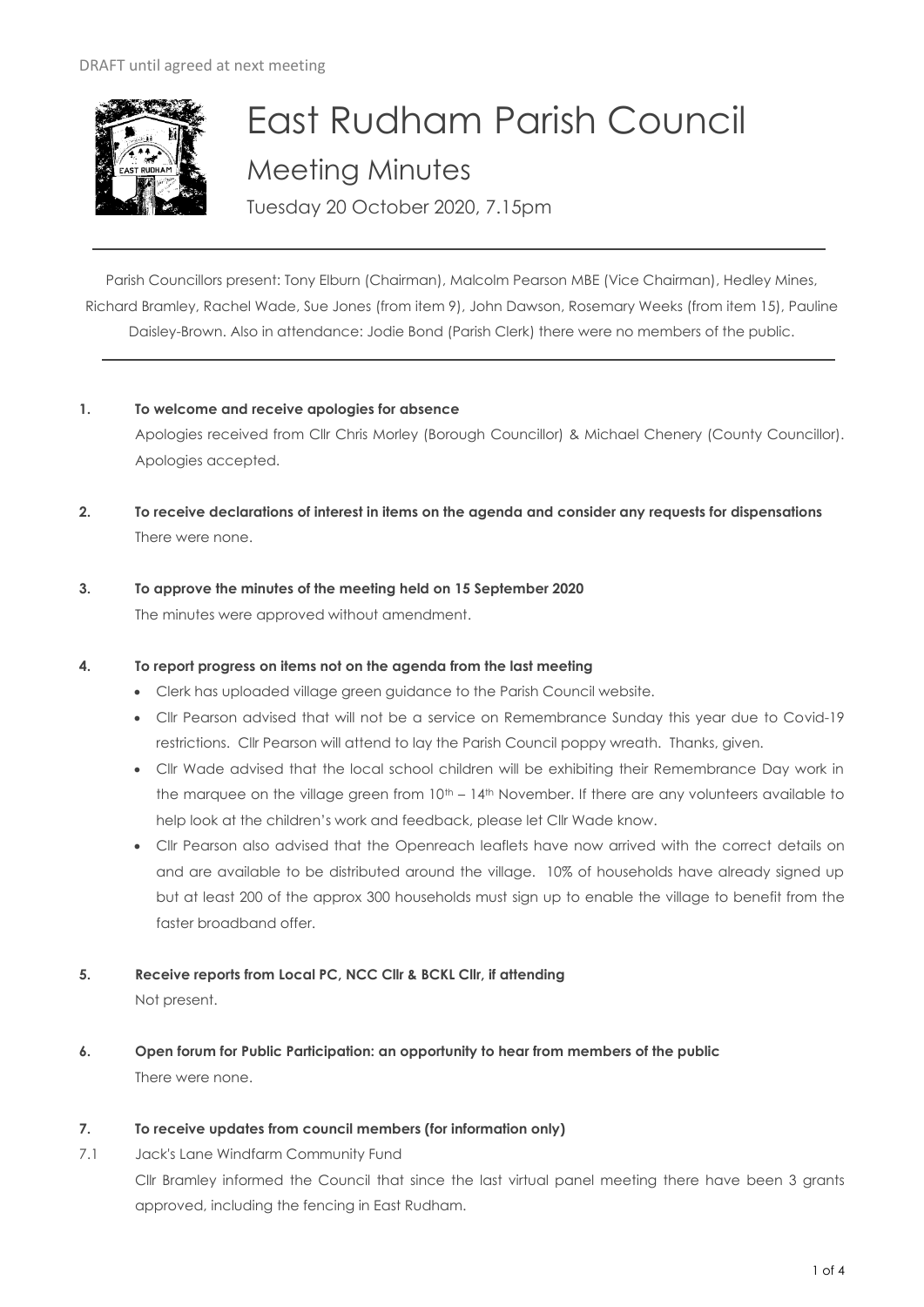There is approximately £11,000 remaining for this year. The panel will still consider grants this year but only if the projects can progress imminently (before March 2021) otherwise the funds will roll over into next year.

7.2 SAM2

Cllr Mines reported as follows: -

The SAM2 has been moved from the vets to Groveside

Prior to lockdown at this site the average speed was 44mph plus. (Ranging from 44 to 44.8mph).

The downloaded data from the vets site at the 85<sup>th</sup> percentile speed was 43.4 with a max speed of 95mph. During the last 4 week period the village gateways have been installed and the 85<sup>th</sup> percentile speed was down to 43.3mph, so it looks as though the gateways are having an impact on reducing speed. It is clear that the volume of traffic affects the speed of traffic, the more traffic there is the slower the speed.

It was agreed that a 'Village Gateways' working group would be set up to discuss and oversee additional locations. Cllrs Pearson, Mines and Bramley will become members. All AGREED.

7.3 Parish Partnership Scheme Project

The East Rudham sign has now been fitted to the new gateways. Cllr Elburn asked Councillors for the feedback as it is felt that the sign does not look as aesthetically pleasing as it could. If agreed Highways will be contacted and requested to reposition the sign.

*NB. West Rudham PC met with Highways and discussed the options for new village gateways. It was requested that gateways be installed at the Lynn end of West Rudham (where the speed limit changes) but Highways will not currently allow this due to the restrictions to vision this would cause to drivers using the Lynn Fields junction, and the lack of available space to the other side of the carriageway. A new gateway and matching post will therefore be installed close to the footpath and parish boundary. In addition new speed limit roundels have also been negotiated (for the straight section of road and just around the bend, towards the Lynn direction) and agreed by Highways.*

- 7.4 Village Green Fencing Project The funding was approved and received the PO has been sent for the final section awaiting the install. Update to follow.
- 7.5 Conservation Area in Churchyard

No further update due to current time constraints.

#### **8. Open Spaces & Highways Issues**

Cllr Elburn has reported to Highways that the hedging at the west end of village green on south side of A148 is growing out over the highway boundary and forcing lorries out across the road. We are waiting for the Highways Rangers to investigate and update us with confirmation of whose responsibility this is and any action that will be taken. Flooding in the lay bys has also been highlighted to Highways. Further update to follow.

Cllr Pearson is attempting to locate all the drainage ditches in the village to ensure they are cleared and remain cleared.

Cllr Pearson has also been in contact with Westcotec who have advised that the choice of SAM2s are limited for Norfolk by the County Council, and that the one we currently have is about the only one that NCC Highways will allow to be used at present. It is however possible to purchase a second SAM2 and Westcotec supply an advisory 20mph sign that could be used outside the school. Further discussion required.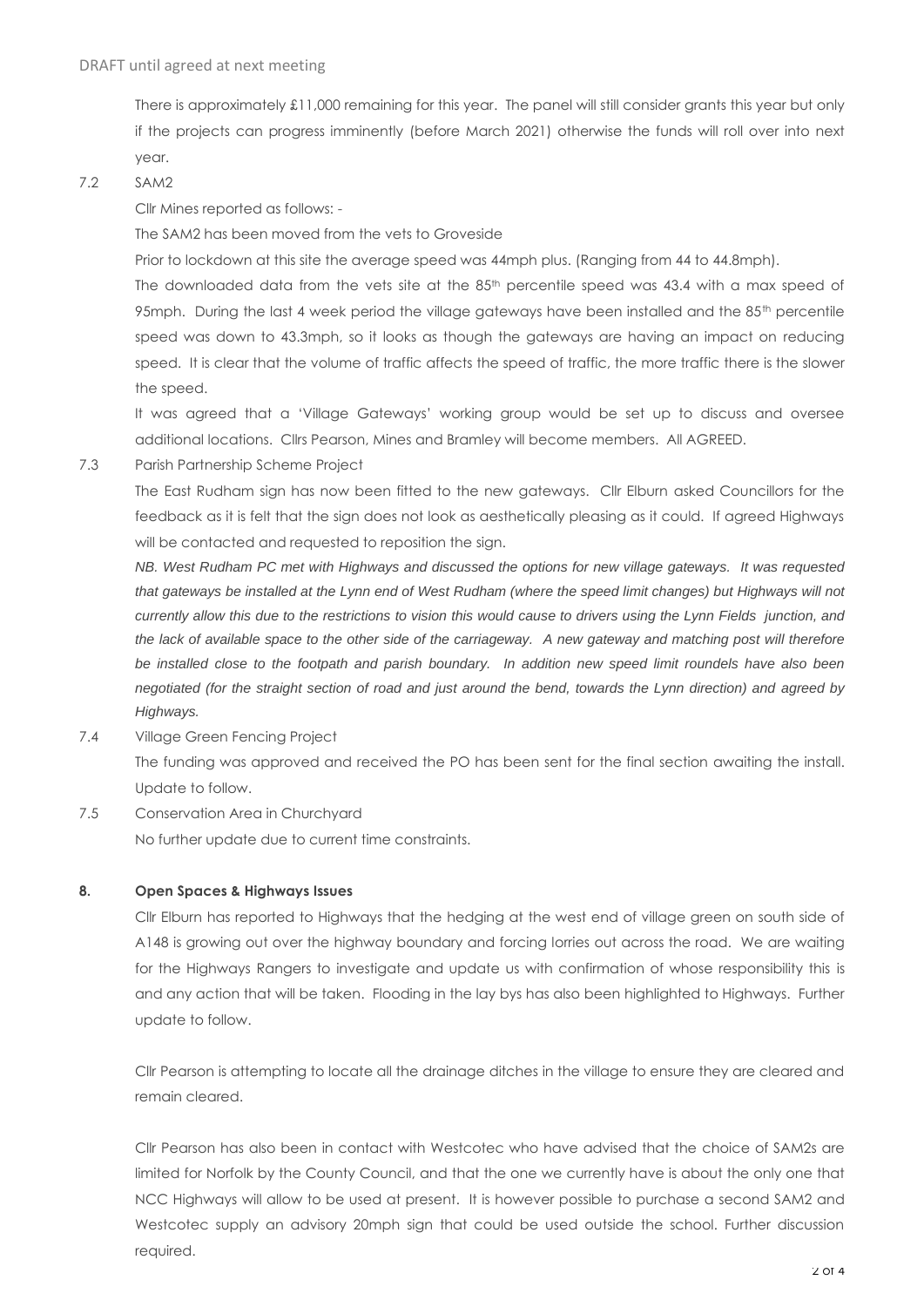#### **9. Play Park update**

- Cllr Elburn advised that the repairs to the overhead support section of the swings has been completed.
- The Little Owls donation has been received, a purchase order was sent to Centrewire and the new bench has now been delivered. We are awaiting a date for the installation.
- Councillor Wade advised that stage 1 of the play park revamp would be as follows; first to remove 80% of the existing mound, landscape the remainder, remove existing swing set, landscape area. Install new 4bay swing set including accessible swings to rear left corner with all associated matting. Install new slide to smaller mound. Landscape and make safe rear perimeter boundary to include installation of 6ft low maintenance fence. Relocate Surf springer to a safe distance from the new slide. Total estimated cost for this project is £14,224.50 excluding vat.

#### **10. East Rudham Cemetery**

Cllr Elburn advised that the hedges will be cut in due course.

#### **11. Newsletter**

The Parish Council laptop will only be used for producing the parish newsletters. Inclusions to be received by 10<sup>th</sup> November 2020.

#### **12. Planning Matters**

#### *Decisions on existing applications*

20/01109/F | Land S of 38 Station Road East Erection of a general purpose agricultural building for storage of agricultural machinery, seed and other consumables

**PC comment - Support | KLWNBC decision – Permitted**

20/01287/F | Rudham House, Broomsthorpe Road East Rudham King's Lynn Norfolk PE31 8RG Change of use of the land for the installation of Forge Unit **PC comment - Support | KLWNBC decision – No decision**

20/01201/F | 7 Eye Lane East Rudham King's Lynn Norfolk PE31 8RJ Proposed Rear and Side Extension (Single and Two-Storey) **PC comment - Support | KLWNBC decision – Permitted**

# **13. Correspondence**

There was none.